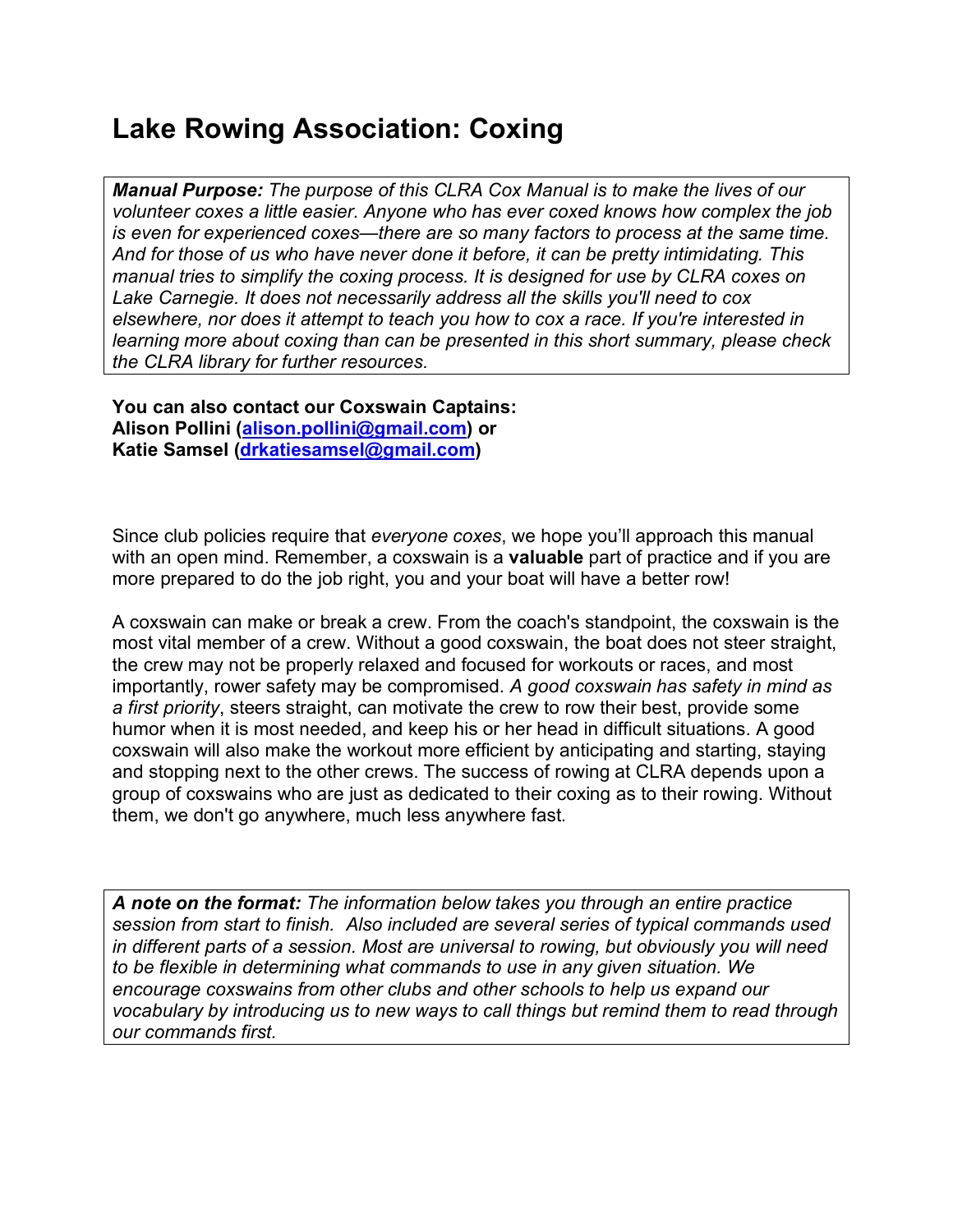**Safety:** Your primary concern as Cox is to maintain the safety of the people and equipment in your charge. It is your responsibility to see that no one is hurt getting the boat in or out of the water, and that the boat is not damaged in the process. On the water, even if you remember nothing else, *you must give steering first priority*. If you see a hazardous situation developing, do not hesitate to bring the boat to a stop ("Weigh enough! Check it hard!") if that is the only way to avoid a collision with debris, the shore, with another boat, or with a launch. Because Princeton University and the National Team have so many crews on the water, many of which are "straight" or coxless, we need to be especially alert.

### *Please review the safety information on the CLRA website. In an emergency, you, the Cox will be responsible for directing your crew out of danger.*

If you believe a crewmember or a piece of equipment is in trouble, immediately "weigh enough!" to stop the boat and assess the situation. Be prepared to flag the coach for further help. **Weather conditions** can change suddenly, even on our small lake. If you have started out on a practice and run into dense fog, turn around and head back where it's clear to wait for instructions from the coach. Dense fog will not only hide other boats from your view, but muffle their sounds as well. If you are caught in fog, follow the shore on your right and row by pairs only so you will be able to stop quickly if needed. Return to the boathouse immediately if there is lightning nearby. In all cases, follow the coach's instructions.

**Communication:** After ensuring the safety of your crew and equipment, your biggest task as cox is to communicate effectively. You play several interlocking roles. You are the ninth (or fifth) member of the team. You are also in charge of your boat, giving the rest of the crew directions. Occasionally, you will need to act as their coach as well. And you are the only means of communication between the coach and your rowers out on the water. The more you cox, the better your communication skills will become.

- **CLARITY:** Be sure your commands are decisive, loud and easily understood. For example, prepare your rowers for a command by hesitating after saying, "Ready all?..." Make it clear at the start of the practice which position you want the rowers to stop at when you say "weigh enough!" Be clear when explaining drills and make sure YOU understand what the coach wants you to do before you proceed. If you are in doubt about a coach's instructions, raise your hand and ask him/her to repeat the commands.
- **TONE:** Everyone responds to an upbeat, encouraging tone of voice. Be firm when necessary, but above all, keep a sense of humor. Misunderstandings are going to occur, and you can choose to get on with the practice with a cheerful response. Although you are in charge, be part of your team; let your rowers know you'd welcome their help and are prepared to admit your mistakes. However, since you are in charge of the crew, it is important that you do not let your own nervousness take over the boat. Perhaps Douglas Adams (The Hitchhiker's Guide to the Galaxy) has the best advice: Don't panic.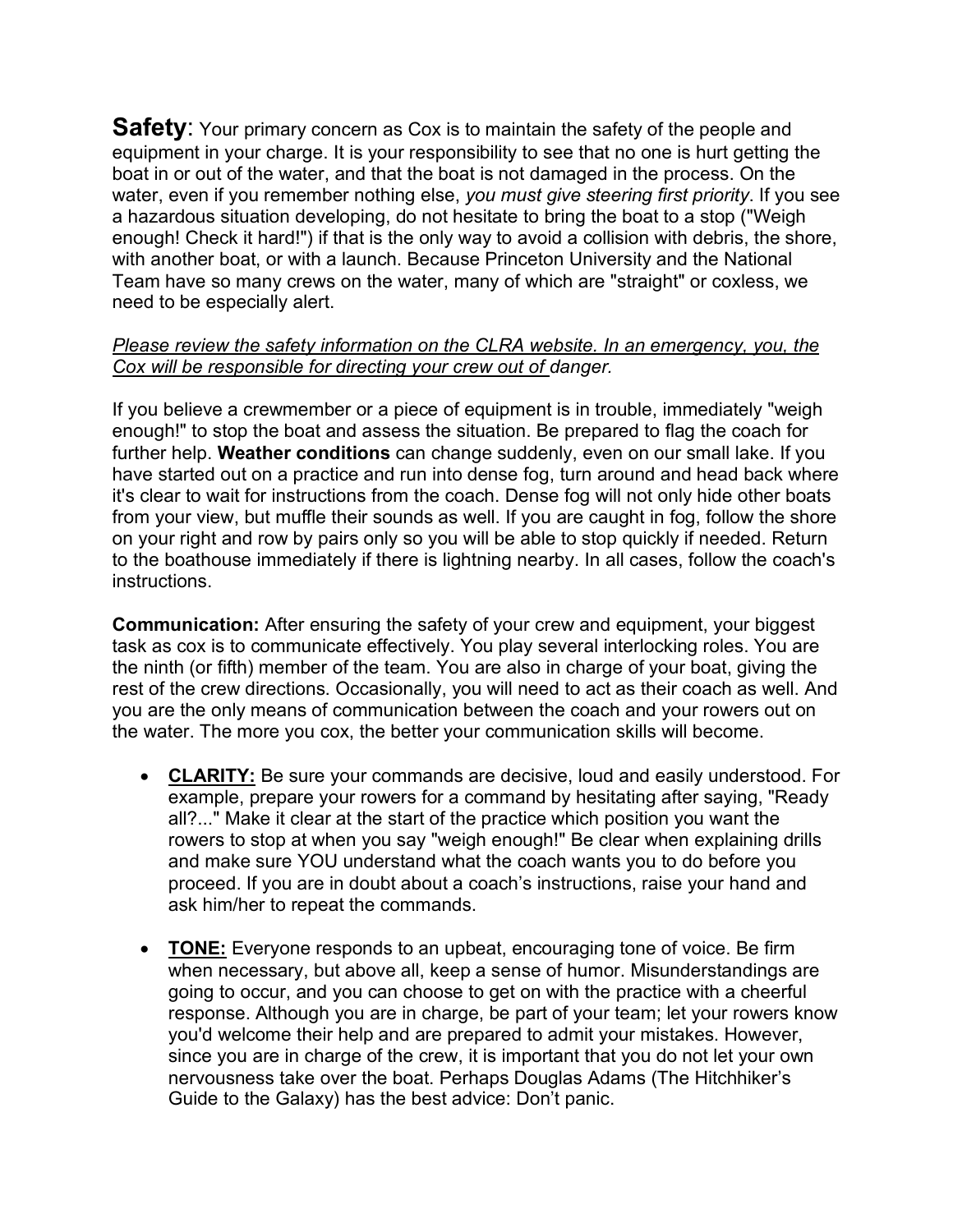- **COACHING:** Don't be seduced by the sense of power that comes with giving orders. The coach is ultimately in charge. You have a very important job to do, *but you are not the coach*. No matter how much you think you know about rowing, you don't know as much as s/he does. **Except in an emergency, don't talk while the coach is speaking.** Especially in the beginning, stick to giving directions, with only an occasional comment to a rower to adjust a flagrant mistake. Nobody likes to be constantly criticized, so let your rowers row in peace, even if you see mistakes. They'll figure out a lot of it on their own, especially if you remind them to relax. We're all tempted to tell someone what they're doing wrong—remember to tell them when they're doing something right. Phrasing corrections in a positive way is more helpful to your crew. For example, instead of the negative "Don't sky your blade," say "Raise your hands at the finish."
- **SILENCE IS GOLDEN:** Sometimes it's tempting to talk too much as cox. Remember it's helpful to let your crew row in silence. You have a lot to think about to do your job well, and so do your rowers. Try to find a balance of talking and quiet times. If it's not essential, don't say it. You'll only distract your rowers.

**Equipment:** When you've confirmed that you will be coxing, collect the gear you will need to take with you. Cox boxes, crates for shoes, seat cushions, and cox bags can be found to the far side of the tanks in the first bay. Boat lights are also there.

**EXTRA CLOTHES:** It's always colder than you think out on the water. So when it's cool, take an extra jacket (preferably water-resistant), hat and gloves. Don't hesitate to make yourself as comfortable as is practical, since you will be able to concentrate better if you're not shivering or constantly shifting in your seat.

**COXBAGS:** Located in the crate box next to the cox box rack are bags which contain everything you'll need (and more!) to go on the water as a cox. Inside you'll find a tool (the wooden dowel used to loosen (never tighten!) the nuts on the foot stretchers), tape, Band-Aids, an adjustable wrench, a flashlight, and a mesh bag with extra spacers. If your kit is missing anything, please inform cox captains, Alison Pollini or Katie Samsel.

**COX BOX:** Unplug one of the boxes sitting in the cox box rack at the front of the bay. Your cox box should have a headstrap/microphone. Once in the boat, slide the cox box into the circular holder and plug in to the hanging wire (attached to the boat). Make sure that the plugs inside the connector line up with the holes in the cox box. Test for sound and adjust the volume so that the whole boat can hear you. Cox boxes should always be carried by their white handles, never by the microphone cords. Any broken boxes should be reported Alison Pollini or Katie Samsel who oversee the cox boxes and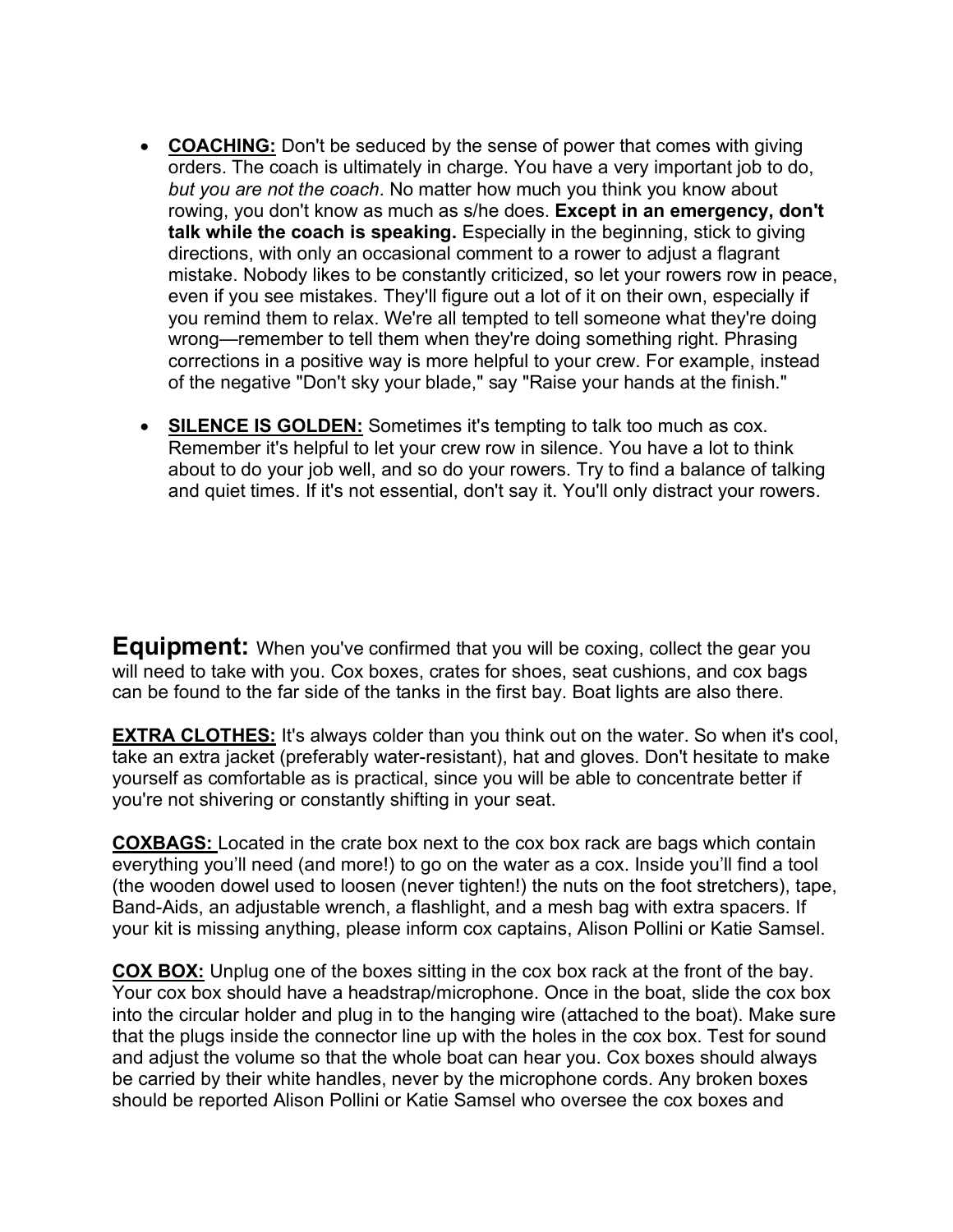associated equipment. Always plug a box back in upon its return to the rack. Carry the coxbox, bag, and seat cushion in a crate. NOTE: Rowers often put their water bottles and seat pads in the box as well. Once you have removed your session equipment from the crate rowers can place their shoes in the empty crate.

**BOAT LIGHTS:** In early spring and late fall, early morning rows occur in darkness. At those times, boat lights must be affixed to the stern and bow of the boat. Lights are stored near the rest of the coxing equipment in a tool box. Test a red and a white light to make sure they work. The red light goes in front, on the bow deck, and the white light in the rear, on the stern deck. A way to remember is that it is the opposite configuration on your car. The lights have large suction cups, wet them before attaching them. Remember to remove them after the boat is docked.

**Getting the Boat out of the House:** Once you have your equipment in hand, get your crew together near the rack of your assigned boat. Make sure they have taken the correct oars out first. Place oars at the tank side of the cement platform. If there are oars in the way, direct your boat to an opening between them, rather than having rowers step amongst them as they carry the boat. To keep crowding at the dock to a minimum, do not move your boat until you are sure there is space on the dock. Remember that Princeton University and the National Team have docking and launching priorities. Take a minute to figure out the best way to get the boat off the rack and out of the boathouse. This will depend on which rack the boat is located.

### **Command 1:** "*Hands on the rollers, roll it out."*

• Make sure three of the 8 rowers have their hands on the ROLLERS and not the BOAT as they slide the boat closer to the middle of the bay.

## **Command 2:** "*Hands on the boat"*

- If the boat is over-head height, rowers should have no trouble **bunching at the ends** and standing four people on each side
- If the boat is at waist-height, it will require some rowers to crawl under the boat so that four people are standing on each side, taking care again to **bunch at the ends of the boat.**
- When appropriate, line up by height (ascending or descending order)
- Even if the boat is at "waist-height" and not "over-head height", lining up by height order helps evenly distribute the boat's weight when walking the boat to the boathouse (while resting on the rowers' shoulders).

## **Command 3:** *"Up an inch and side-step to the center, ready, up."*

• If the boat is over-head height, rowers keep the boat overhead as they walk to the center of the bay and wait for "Command 4."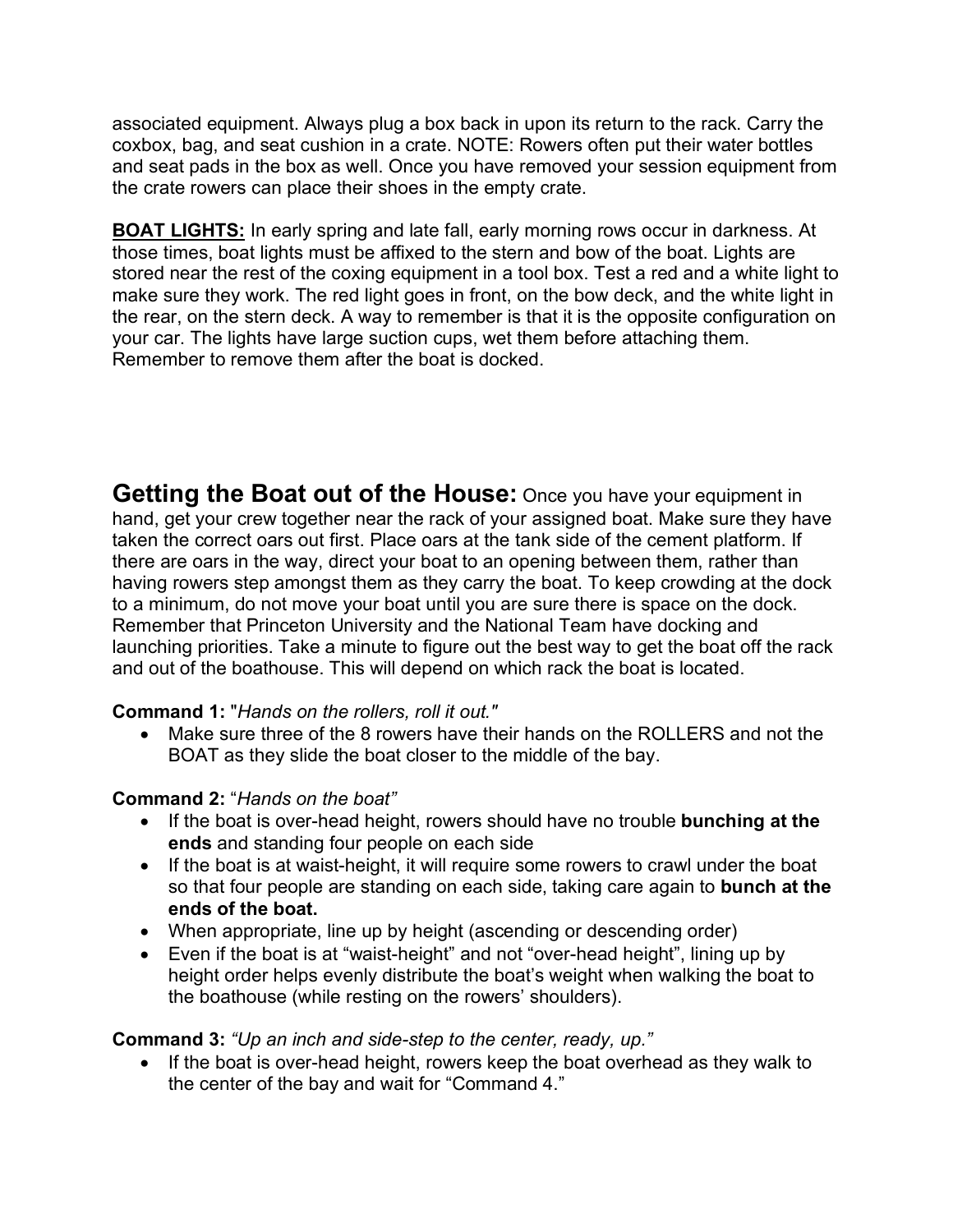• If the boat is at waist-height, rowers keep the boat at waist height as they walk to the center of the bay and wait for Command 5."

## **Command 4:** *"Down to shoulders, splitting opposite the riggers, ready, down."*

• While staying bunched in the stern or bow of the boat, make sure your rowers are not only splitting opposite the person in front of him/her, but that there are four rowers on each side.

### **Command 5:** "*Bridge OR Tank side down, ready, down".*

• This is coxswain's preference. The goal is to drop one side of the boat down to waist-height while the other side remains at shoulders. It ensures that the riggers will not hit the bay door frame when moving the boat out of the boathouse, ultimately making the "width" of the boat "smaller"

### **Command 6:** "*Walk the boat slowly out of the boathouse, ready, go."*

• Have your rowers walk carefully out of the boathouse as you check to make sure the riggers do not strike any other nearby boats above and below your boat.

### **Command 7:** *"Up to shoulders, ready, up."*

- Once the boat is completely clear of the boathouse interior, it will need to be leveled back out for walking.
- This command brings the boat back to shoulder height for all eight rowers.

### **Command 8:** *"Walk it forward."*

- Be sure the BOW of the boat is heading towards the lake. If not, you will need to spin the boat at some point so that the bow faces the stone bridge as you place it in the water.
- Stand at a place alongside the boat that allows you to see the boat from all angles: Sometimes that's walking near the bow ball, other times it's walking behind the boat at the stern.

### **Command 9:** "*Toes on the edge."*

- Once the rowers have walked to the dock and you have located an appropriate place in line (if there are multiple boats on the dock), this command prepares the rowers for placing the boat in the water
- Ensure that all the rowers are standing as close to the edge of the dock as possible (without falling in!)

### **Command 10:** *"Over heads, ready, up!"*

• Be sure to give a good pause between "ready" and "up" so that rowers prepare and lift the boat overhead TOGETHER.

### **Command 11:** *"Down to waist, ready, down"*

• Rowers roll the boat from head-height to waist-height, taking time to pause before Command 12.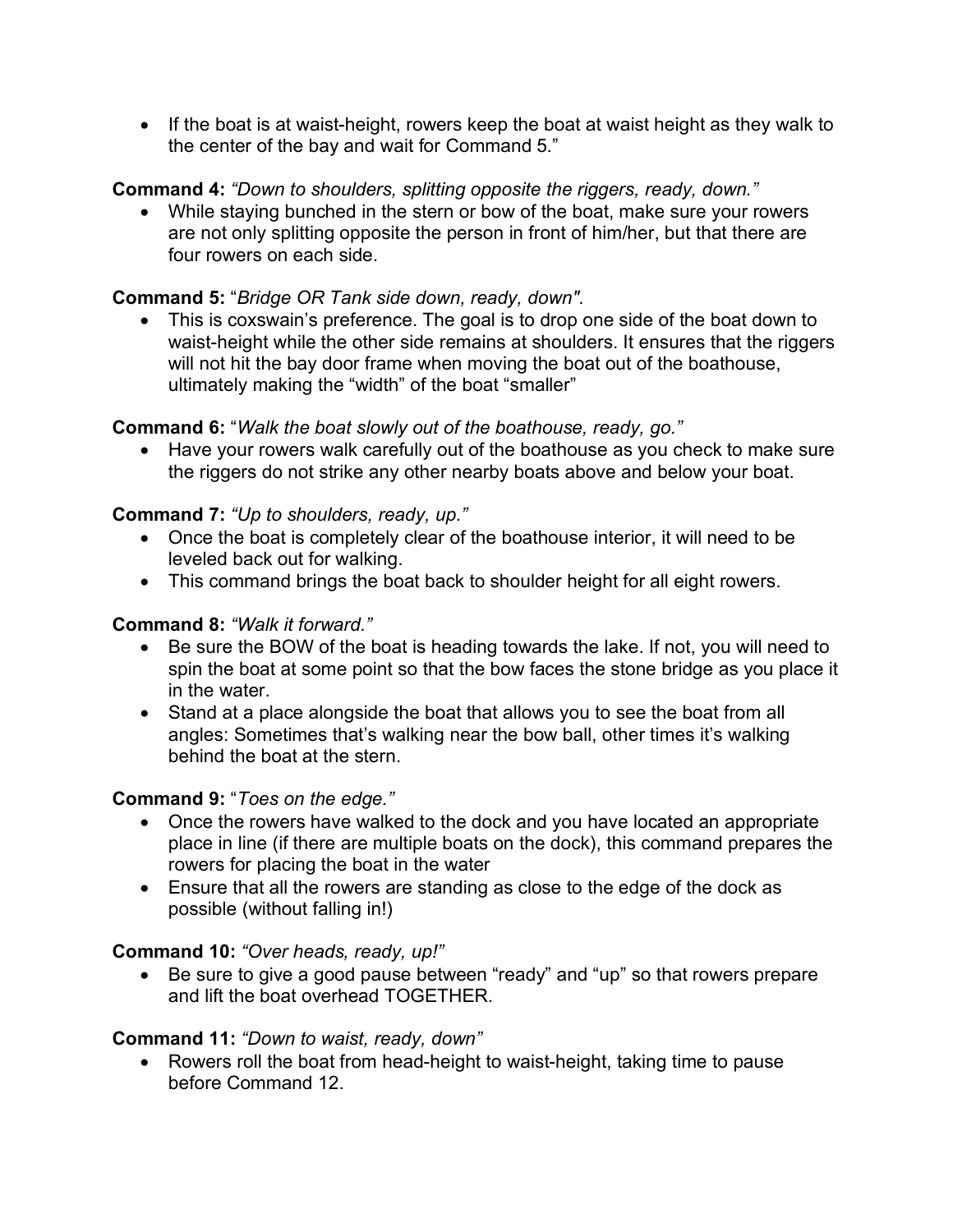**Command 12:** "*Down to the water, ready, down."*

- Rowers place the boat into the water, TOGETHER.
- Be sure you are standing near the fin of the boat so that you may guide the boat with your hand into the water, taking care to lightly push the boat away from the dock as it's placed in.

**Getting the Boat in the Water:** When approaching the dock, remind the rowers to be mindful of the step down from the platform onto the dock and to be careful of the gap between the platform and the dock. (Injury could occur if a rower's foot got caught in this gap.) In cold weather, caution rowers if the dock is icy. Rowers should cautiously move when icy conditions occur. Dock space is always tight, so put your boat in the next available space along the dock, as close as possible to any boat already in the water. The rowers will stand at the edge of the dock "toe the edge", take the boat overhead and then roll it down to high waist, reach out and place the boat into the water. Remind rowers to bend their knees as they lower the boat rather than hold the weight of the boat in their lower backs and to place the boat evenly on the water so that outside riggers do not go down into the water. **NOTE: BE SURE TO PUT YOUR HAND NEXT TO THE FIN AS YOU GUIDE THE BOAT IN THE WATER.** Losing a fin/skeg on the dock is one of the most common ways this vital piece of equipment is broken. Be sure to lightly push the boat out and away from the dock, hand by the fin, as the rowers lower the boat from waist to water.

While the rowers prepare their spacers and foot stretchers, you can place the cox box in the plastic holder and connect to speaker wire. If lights are required place the red light in the bow and the white light in the stern. Place your cox equipment bag in your area and if you are using a seat cushion place it on your seat. Collect shoes in the crate and place the crate to the far sides of the platform. If it is raining your rowers appreciate placing the crate with their shoes under the overhead of the building so that shoes remain dry.

## **Getting into the Boat and Shoving Off:**

**Command 1:** *"Count down from bow when ready"*

• This informs you, as the coxswain, that people are ready to step in the boat

## **Command 2:** *"Starboard oars across."*

• Before stepping into the boats, starboards MUST push their oars out onto the water surface.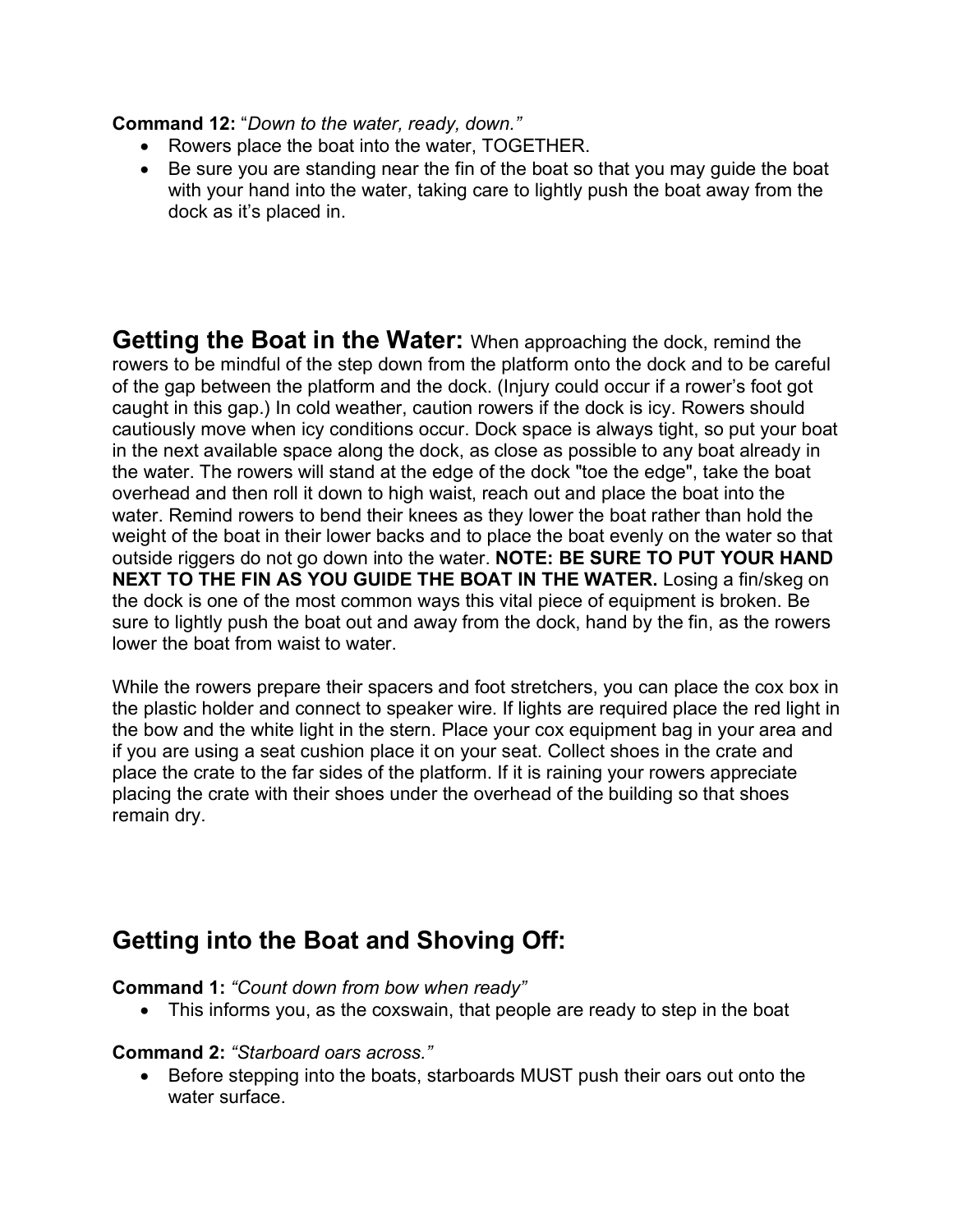### **Command 3:** *"One foot in, down and in".*

• Once rowers have counted down and starboards have pushed their oars out, then they are ready to step into the boat together.

## **Command 4:** "*Count down from bow when ready"*

- This is the SECOND time you are making this call. The first time was to make sure people were ready to run out their oars. This time is now to make sure you can shove off the dock.
- Once you are sitting in the boat, ask for a "count" one last time to make sure all your rowers are tied in a ready to row
- **In a** *four***, ask for a countdown from STROKE when ready. Because stroke seat is the farthest away from you, it will be hard to hear when the count is finished. Asking a count down from stroke in a four will ensure you hear when everyone is ready since bow (one) seat will be the last one to speak**

### **Command 5:** "*Hands on the dock. Ready to shove, and, shove!"*

• This ensures all rowers participate in pushing the boat clear away from the dock with one unified push.

### **Command 6:** *"Two seat, push us off"*

- In port-stroked boats, two-seat is used to bring his/her oar in towards his body, press the oar tip against the dock, and with steady pressure, push the boat away from the dock
- In starboard-stroked boats, bow (one) seat performs this task

## **Command 7:** *"Bow four (pair) sitting ready to row, and row."*

• Ask your bow pair or four to row you away from the dock and towards the stone bridge.

Ask for a countdown of your rowers to let you know their readiness to step into the boat. Outside oars are put across onto the water with blades flat. Rowers always hold the oar handle while getting into the boat. While your rowers are getting settled in their seats you can now get into your coxswain seat, turn on the cox box, and test the volume by asking if rowers can hear you. The volume may need to be increased once on the water. The rowers will let you know. Ask for another countdown to ensure that all rowers are ready to push off the dock. Depending on how your boat is rigged, number one or two seat will use their oar to push the boat away from the dock. This same rower will take a few strokes to position the boat to safely move through the bridge. Once you have your "point" you can add additional rowers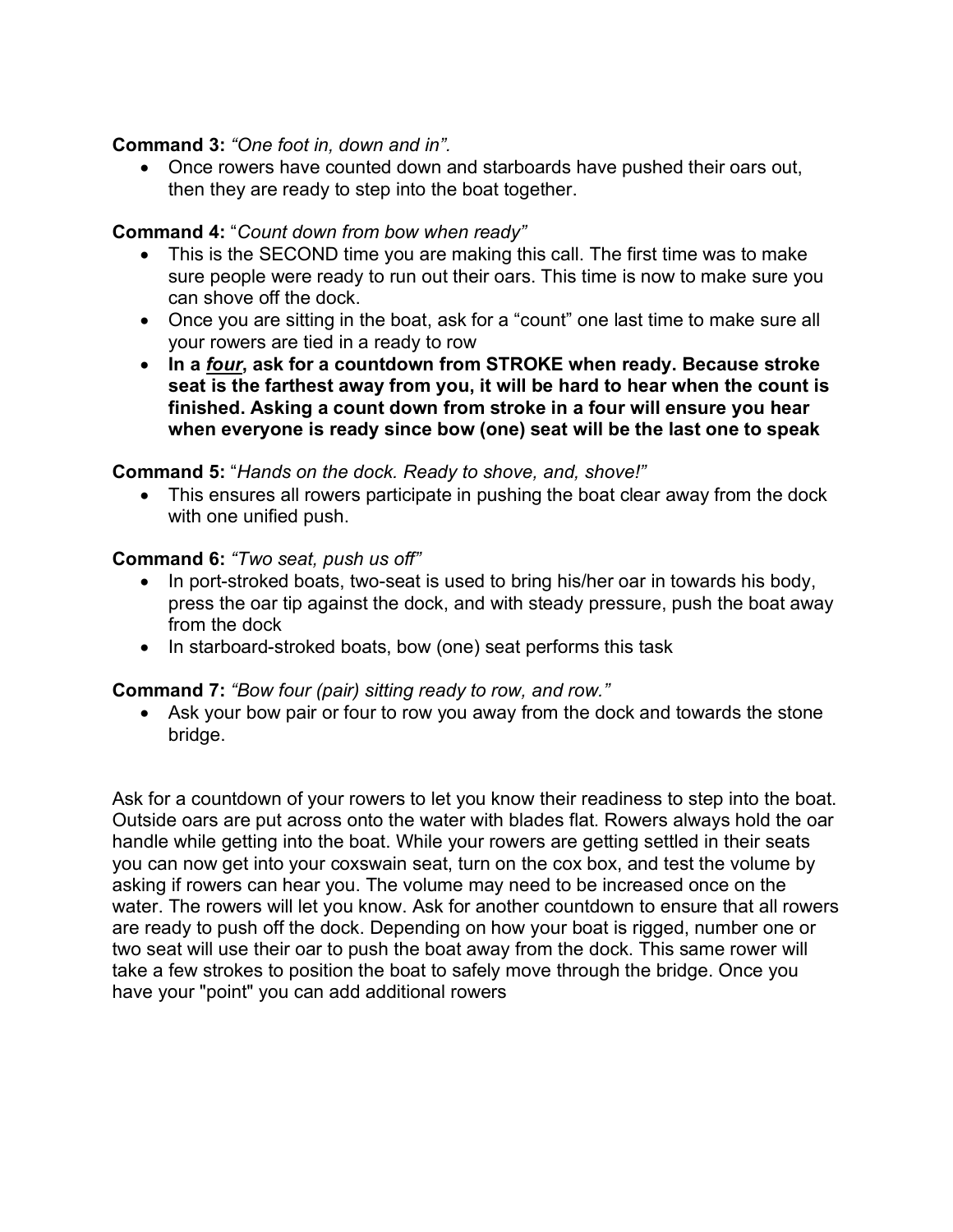**Traffic Flow of Lake Carnegie:** Follow the "rules of the road" on Lake Carnegie—stay to the right. Imagine the lake as a highway with an imaginary line down the center. Do not cross into the oncoming lane under any circumstances (unless directed by a coach). Also, stay off of the imaginary "shoulder" on your right side, where it's very shallow.

- Always go through the arch which is second from the right as you face either bridge, in either direction.
- Stay alert for the following hazards:
	- o Wakes: Alert your crew to stay relaxed as they row through a wake. Tell them which side it's coming from
	- o Debris: Steer around it. If you get close to a something floating in the water, tell the rowers on that side to "watch your oars."
	- o Fishing boats: Don't expect them to move. We share the lake with others, so please be considerate of them. But it is you who must get out of the way.
	- o Kayakers/recreational boats: Often times these boats come out on Sunday afternoon and have no concept of the "rules of the road." They will frequently be in your direct path and will not think to move. They will be excited to see you and want a front row seat to your practice. Be on the look-out!
	- o Other rowers: The coach will usually alert you as to what he/she wants you to do in the presence of other crews practicing. Nonetheless, be aware of their presence.
- To help the coaches help us, wait for them at an agreed upon place on the water. They will not be able to coach your crew if you take off down the lake alone. Stay next to any other boats grouped with you under the same coach.
- To avoid collisions and confusion, remember to communicate as often as necessary with the coach and other boats.
- Never cut the comer at either of the two major turns on the lake. Stay to the right at all times.
- The race course is 2,000 meters. Large red balls indicate 500 meters and the small red balls indicate 250 meters.
- Large red buoys are placed down the center-line of the entire lake. Keep those buoys on your left (port).

**STEERING:** Once you're away from the dock, the workout has started, and you're calling the shots (following the coach's instructions, of course). Your most important job on the water is to steer clear of any hazards and to maintain as straight a course as possible.

- **To steer**: grasp the cords at your sides with both hands. Push your right hand forward to turn right. Push your left hand forward to turn left. Some fours have a tiller for steering. Move it to the right to go right, left to go left.
- It takes practice to learn how a boat will react to steering. Usually we all oversteer, and over-correct, as novice coxswains. Remember that the faster a boat goes, the greater the effect of the rudder. In other words, at high speeds, a small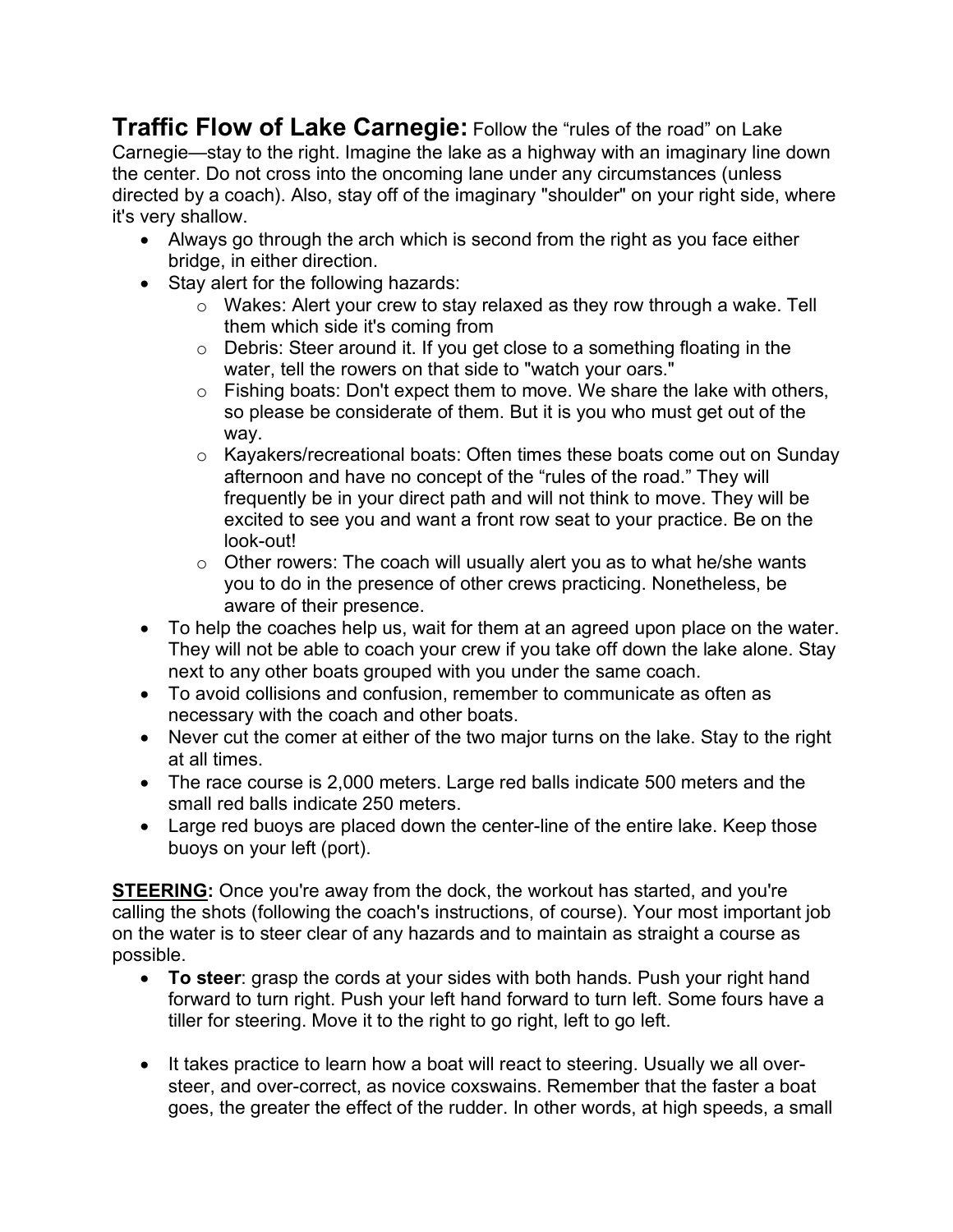steering correction is all that is needed. When the boat is going very slowly, you won't be able to steer with the rudder and will have to have the rowers adjust your direction by pulling harder on one side or the other.

- Ideally, you will steer only when the oars are in the water, not on the recovery. This means that you will turn a small amount in "pulses" with each stroke, rather than by holding one hand forward throughout the turn. Steering this way takes practice, but it will affect the set of the boat less. It is also possible to ask for more pressure from either ports or starboards to help get you around a corner. Remember to ask for equal pressure again when you are headed correctly. Many novice coxes also seem to dislike wearing the cox box headband. Please wear the headband to keep your hands free. Pulsing on each stroke means that your hands need to be on your rudder strings, not holding your microphone.
- Warn the rowers when it's your steering which is causing the boat to go "off keel." They will appreciate knowing what's causing the change in the set of the boat.
- To steer a straight course, set a point. Look ahead of the boat and pick a target, such as a tall tree or other easily distinguishable feature. By keeping that point ahead of you, you will avoid carving serpentines down the lake. Always make sure you are aiming correctly before giving the command to row. At a standstill, you can adjust your line up by asking the bow or 2 seat to "touch it," or to take a light stroke.

**Warm-up:** As you begin the practice, it is important to let the rowers loosen up. Row away from the dock by fours at light pressure. Wait for the coach on the far side of the stone bridge. Usually the coach will direct you from there, starting drills as a warm-up. If you ever need to do a warm up first, meeting the coach later, row by fours, switching by pairs or by fours, gradually increasing the pressure. Wait for the coach and any other boats. Allow rowers to take off extra clothes and remind them to drink some water.

When rowers are not rowing, remind them to set the boat for their teammates by keeping a steady upward pressure on the under side of the oar handle.

If it's cold, be sure to switch rowers often so that no one sits shivering for more than a few minutes.

**Drills:** As a warm-up, the coach will usually call for a series of drills. Listen carefully for his/her instructions. If you didn't hear or don't understand the drill, be sure to raise your hand and ask. You might also get some help from the stroke. If you do understand,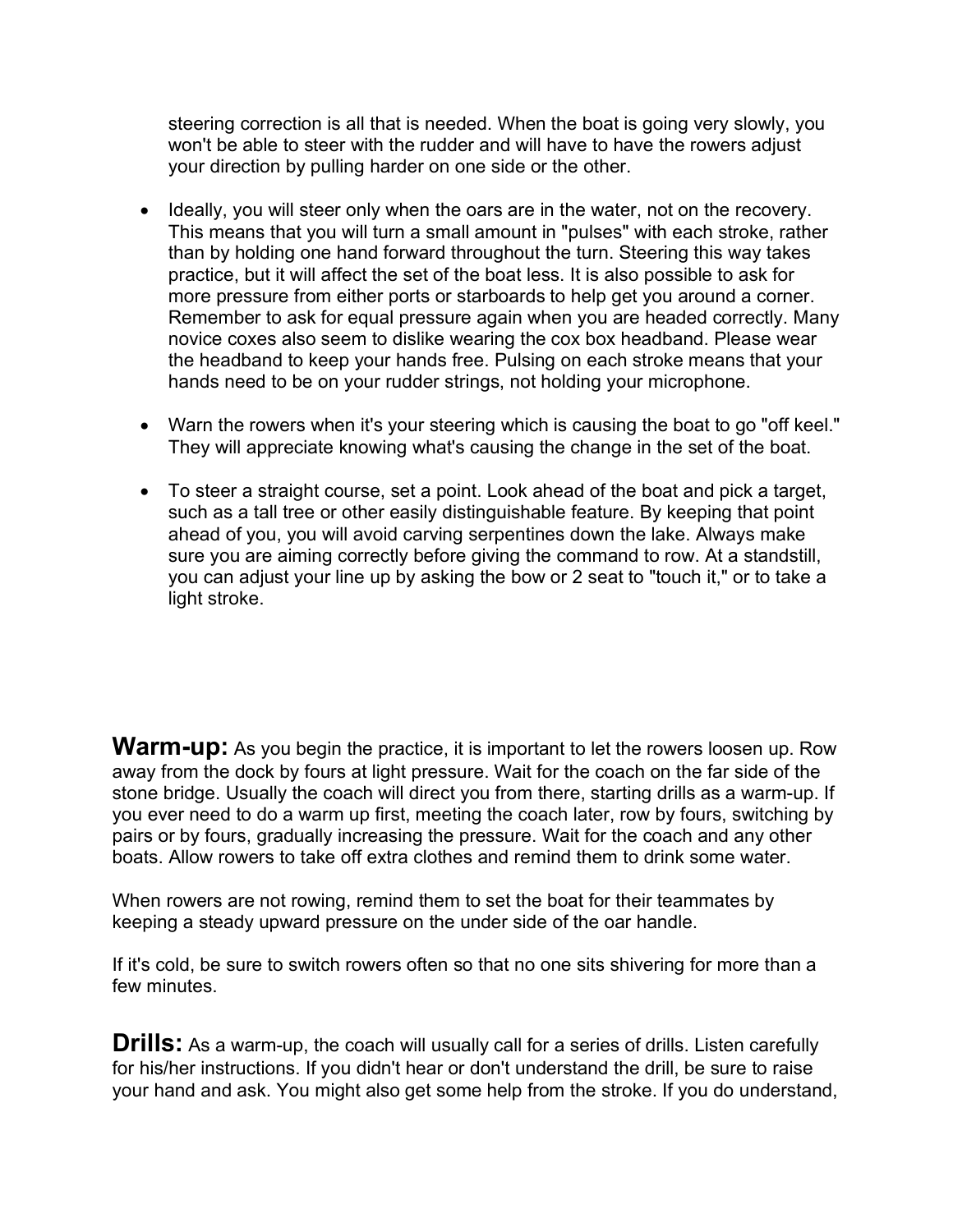be sure to wave your hand, nod your head, or otherwise acknowledge to the coach. The coach may say, "on my command" when he announces a drill or the start of a workout piece. Listen carefully. Begin the drill **immediately**, and stay even with the other boats. In all drills, be sure the rowers do not rush the slide after a pause. And remind them of the required pressure frequently. In counting power 10's and 20's, make your diction crisp and sharp. In 20's and 30's, count by series of 10's

## • **TYPICAL DRILLS:**

- o **Pause:** Usually start with a pause at the hands away position on every stroke. Progress through bodies away, half-slide and 3/4 slide positions. Often 10 strokes at each position, usually at 1/2 to 3/4 pressure.
- o **Rusties (cut the cake):** Take one stroke, pausing at the hands away position. When the coxswain says "row" rowers return to the finish then move up to the catch and take a stroke, all in sync. The coach may ask rowers to take more than one stroke in between each rusty.
- o **3 and 20 at 26 (for example):** Take 3 strokes to build the pressure to full and the stroke rating to 26. Then take 20 strokes and return to the paddle or half pressure. You must stay even with the other boats your coach is working with. Anticipate this when you start or finish a drill or workout piece. You may need to adjust the length of your pauses and/or the pressure in order to stay with the other boats.

**Turning Around:** When turning the boat in place, it is important to "make a square" and to not drift at a diagonal.

- Turn 90°, row straight across to the other side of the lake, and then turn the final 90°.
- The boat must be completely stopped before one side backs it down. Remind the rowers to use only arms and backs to turn the boat, since any more pressure might damage the equipment.
- To repeat: When turning the boat around anywhere on the lake, do it in two stages: Turn 90°, row straight across to the other side of the lake, and then turn the final 90°.

## **Command 1:** *"Weigh enough and hold water ports."*

- Your boat must be at a complete stop before turning. On our lake, we typically we turn in a counter-clockwise motion, so ports most often back, while starboards row.
- Once your boat is stopped, having ports hold water first preps them for their next step: backing.

**Command 2:** *"Ports to back and starboards to row. Ready, BACK."*

• With port oars already square in the water, they are ready for the "backing" command.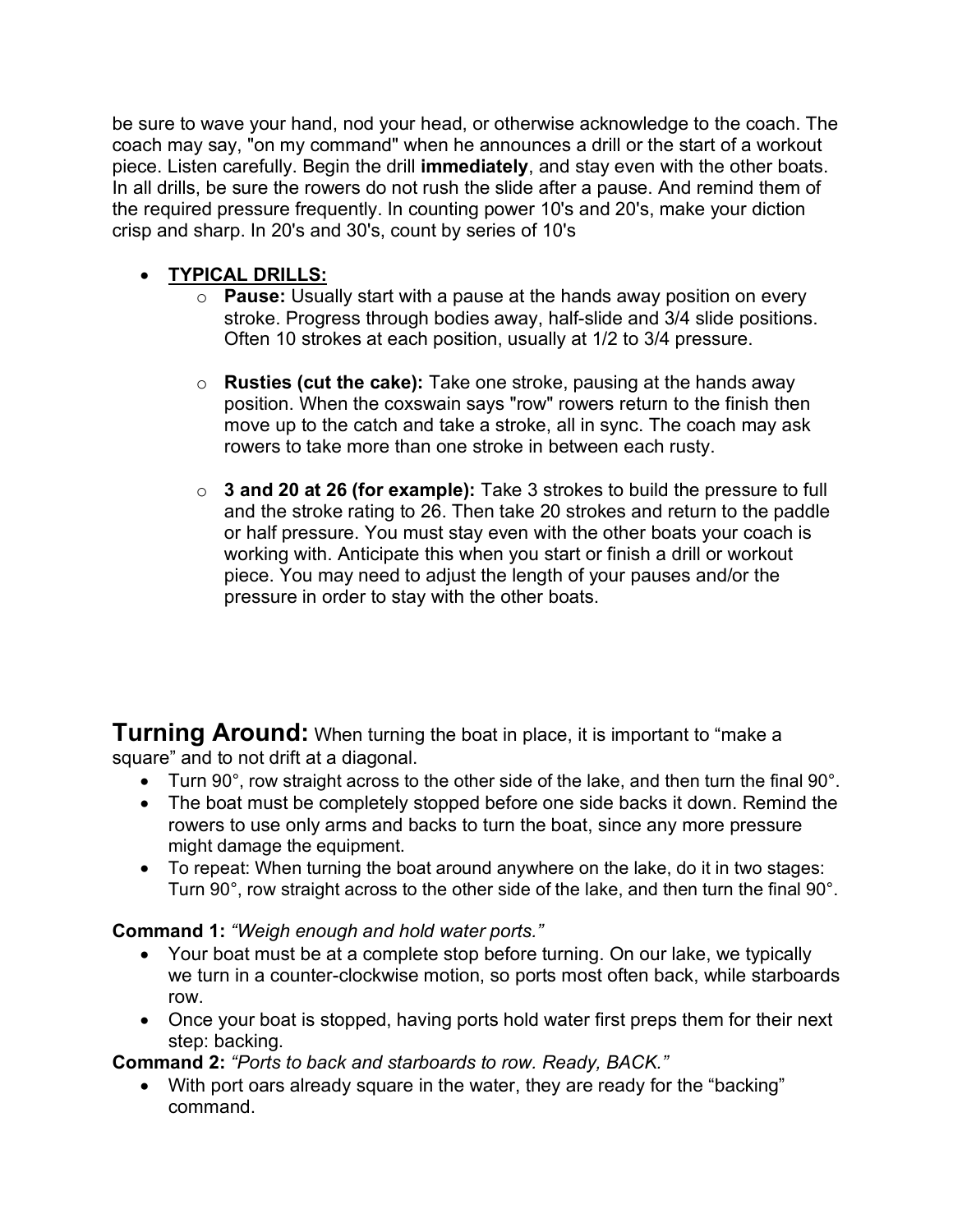• Starboards must be paying attention because once their port partners finish backing, they must jump right in and row.

**Command 3:** *"Row. Alternate on your own."*

• This informs the rowers they must continue this patter until you call "weigh enough" so you do not have to say "back" and "row" 20 times in a row.

**Pressure pieces:** On the way back to the boathouse, usually the coach will add in a longer, more intense workout. Sometimes a "friendly" race will be a part of the session. You can help your crew get the most out of a tougher piece by encouraging them with a dynamic tone of voice. Psychology comes into play here: Remind the rowers of good technique and to "hang in there" by using positive self-talk. Remember to set the timer on the cox box if necessary. Keep track of time carefully if the piece is a timed piece. Keep track of distance if the piece is a distance piece. At regular intervals, tell the rowers what their stroke rating is and how much further they have to go. And listen to any suggestions from your stroke, since he or she will often know what corrections need to be made before you do.

**Landing:** Bringing the boat into the dock can be a nerve-wracking event, even for experienced coxswains. Don't hesitate to get some direction from your stroke to help. *So that CLRA boats are not damaged during docking, a coach must always be present on the dock to receive your boat as it docks. If a coach is not on the dock, wait until he/she is there to guide you.*

There are a few things to keep in mind:

- Once you clear the stone bridge, use the stern pair to bring you slowly towards the dock at no pressure for absolutely minimum boat speed. Be ready to ask one side or the other to add pressure or to go light.
- Approach the dock slowly, but with some momentum, at about a 30-45° angle. At a point which you will recognize as you become more experienced, stop rowing and ask the rowers to lean away from the dock. This action will turn the boat parallel to the dock, and your momentum should carry you close enough for a perfect landing. Be prepared to ask stroke or 7-seat to check it or back it in order to bring the stern in closer to the dock. Remember that someone has to be on the dock to catch you before you land, either a coach or a rower from a crew which landed before you.
- After docking, you get out of the boat first.
- To ensure the boat doesn't flip, make sure all rowers are out of the boat before any of the oars are pulled across.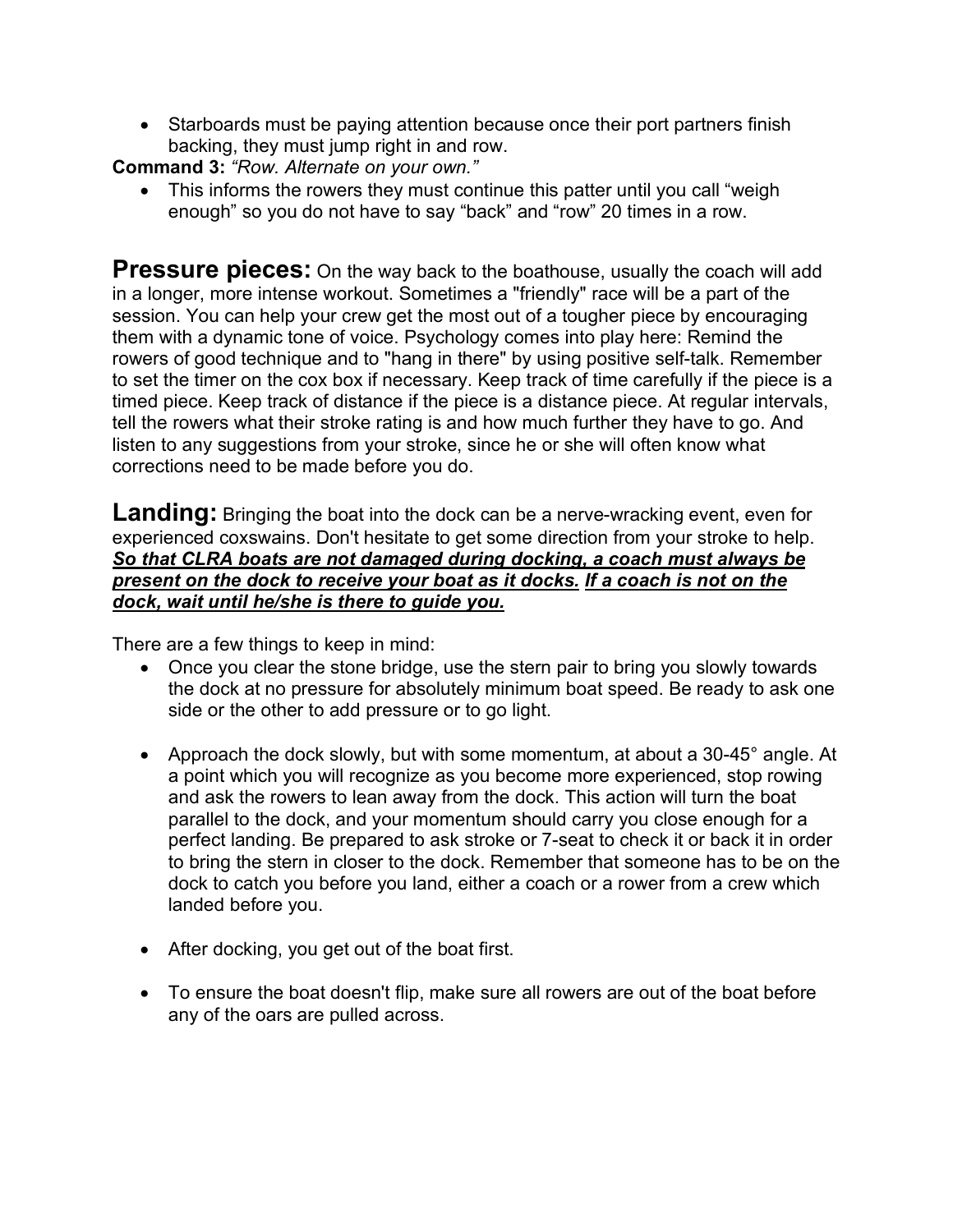**Getting the Boat out of the Water:** Once your boat is docked you are the first to get out of the boat. Once you are out of the boat, ensure that you can see all eight rowers and then as the rowers to step out of the boat.

### **Command 1:** "*One foot out, up, and out."*

• Lets rowers know it's time to get out and to uniformly step out of the boat **Command 2:** *"Bring in your oars"*

• Do NOT let your rowers bring in their oars before EVERYONE has gotten out of the boat.

**Washing Racks:** Place your racks on the platform, ready to receive the boat for washing when the rowers bring the boat up. Grab the crate and dump rowers' shoes next to the boat on the dock. Collect rowers' seat pads and water bottles, your coxing equipment, including lights, and place in crate. All oars should be out of the oar locks and placed on the platform. While the rowers are doing their duties, you may now put away the cox box and coxing equipment.

### **Command 1:** *"Hands on the boat."*

• Rowers place their hands on the gunnel ready to lift over heads together on the next command (Command 2).

**Command 2:** *"Up and over heads, ready, up!"*

• Rowers lift the boat overheads in unison.

**Command 3:** *"Split to shoulders, ready, split."*

- Rowers lower the boat down to their shoulders in unison
- Typically port rowers lower the boat so that they are on the "water" side of the boat.

## **Command 4:** *"Walk it up."*

• Make sure the rowers know which racks they will be heading towards as they step up to the concrete platform of the boathouse.

**Command 5:** *"Down to waist, ready, down."*

• Once hovering over the racks, have the rowers go down to WAIST first, but not down to racks yet. This is to ensure everyone is going through the same movement at the same time.

**Command 6:** *"Down to racks, ready, down."*

• Once all the rowers are hovering over the racks, then give the command to place the boat down.

**Command 7:** *"Ports wash the boat, starboards get the oars"*

• This is just an example, but you will need to decide which group of rowers washes the boat and which group collects and puts the oars away. Coxswain's choice!

**Command 8:** *"Hands on! Up to shoulders and up. Walk it forward."*

- Once the boat is washed and all rowers have returned for putting oars away, the boat must now be put away.
- The boat must be placed on the storage racks EXACTLY as it was found